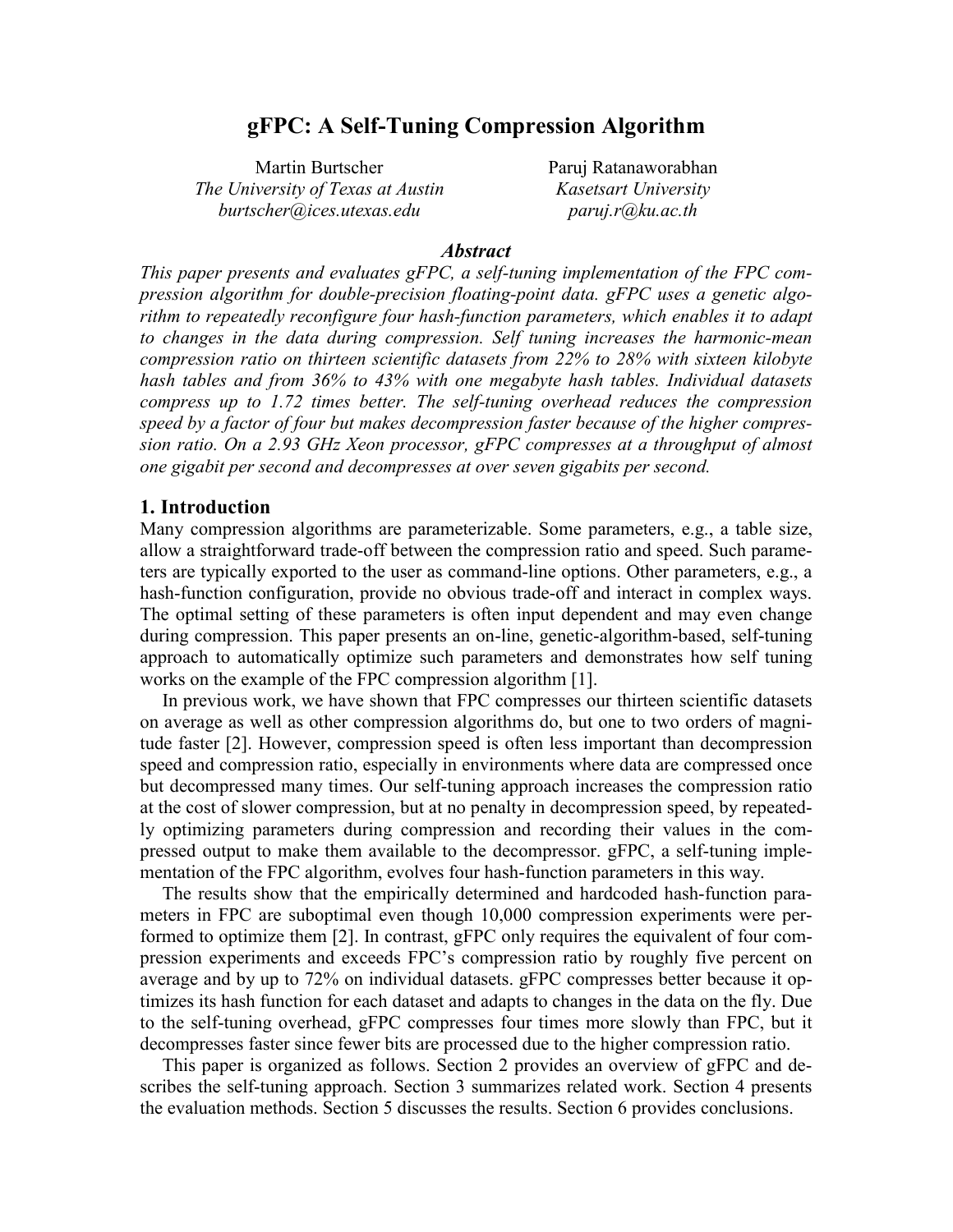#### **2. The gFPC algorithm**

gFPC is based on FPC [1, 2] and compresses linear sequences of IEEE 754 doubleprecision floating-point values by sequentially predicting each value, xoring the true value with the predicted value, and leading-zero compressing the result. As illustrated in Figure 1, it uses variants of an *fcm* [3] and a *dfcm* [4] value predictor to predict the doubles. Both predictors are effectively hash tables, and we use the terms hash table and predictor interchangeably in this paper. The prediction that shares more common most significant bits with the true value is xored with the true value. The xor operation turns identical bits into zeros. Hence, if the predicted and the true value are close, the xor result has many leading zeros. gFPC then counts the number of leading zero bytes, encodes the count in a three-bit value, and concatenates it with a single bit that specifies which of the two predictions was used. The resulting four-bit code and the nonzero residual bytes are written to the output. The latter are emitted verbatim without any encoding.

FPC outputs the compressed data in blocks. Each block has a header that specifies the configuration used, how many doubles the block encodes, and how long it is in bytes. The header is followed by the stream of four-bit codes and the stream of residual bytes.

Decompression of each double works as follows. It starts by reading the current fourbit code, decoding the three-bit field, reading the specified number of residual bytes, and zero-extending them to a full 64-bit number. Based on the one-bit field, this number is xored with either the 64-bit *fcm* or *dfcm* prediction to recreate the original double.

For performance reasons, gFPC interprets all doubles as 64-bit integers and uses only integer arithmetic. Additional information about the algorithm is available elsewhere [2].



**Figure 1: gFPC compression algorithm overview.** 

#### **2.1 Predictor operation**

Before compression and decompression, both predictor tables are initialized with zeros. After each prediction, they are updated with the true double value. The following pseudo code demonstrates the operation of the *fcm* predictor. The table\_size has to be a power of two. fcm is the hash table.

```
unsigned long long true value, fcm prediction, fcm hash, fcm[table size];
... 
fcm_prediction = fcm[fcm_hash]; // prediction: read hash table entry 
fcm[fcm_hash] = true_value; // update: write hash table entry 
fcm_hash = ((fcm_hash << hlshift) ^ (true_value >> hrshift)) & (table_size–1);
```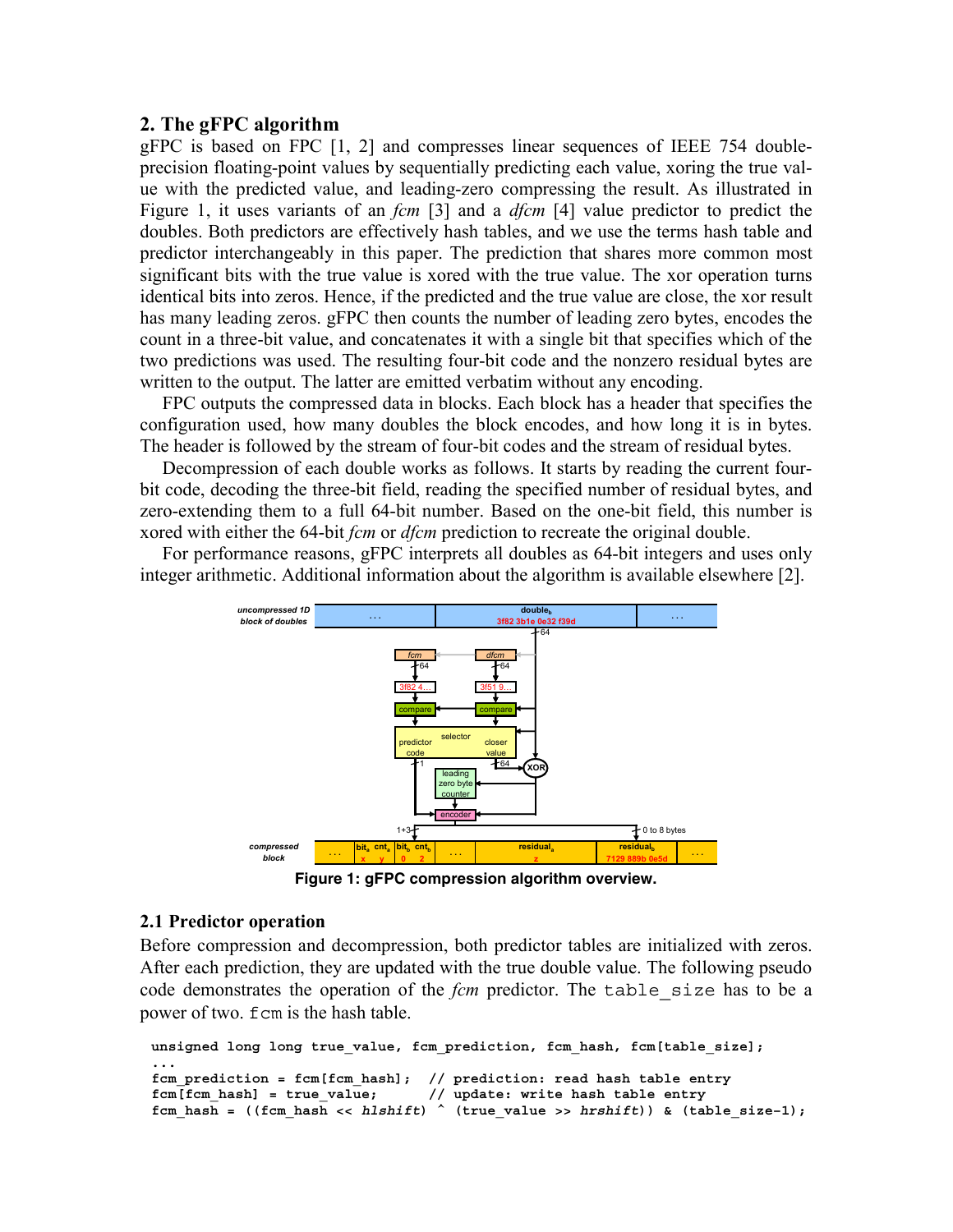Right shifting  $true$  value (i.e., the current double expressed as a 64-bit integer) by hrshift bits eliminates the often random least-significant mantissa bits. The remaining bits are xored with the previous hash to produce the new hash. However, the previous hash is first shifted by hlshift bits to the left to gradually phase out bits from older values [5]. Thus, the hash ( $fcm$  hash) represents the sequence of the  $k$  most recently encountered doubles, and the hash table stores the doubles that follow these sequences. Hence, making an *fcm* prediction is tantamount to performing a table lookup to determine which value followed the last time a similar sequence of previous doubles was seen.

The *dfcm* predictor operates in the same way. However, it predicts integer differences between consecutive values rather than absolute values, and the shift amounts differ. The complete C code is available at http://users.ices.utexas.edu/~burtscher/research/gFPC/.

```
unsigned long long last_value, dfcm_prediction, dfcm_hash, dfcm[table_size]; 
... 
dfcm_prediction = dfcm[dfcm_hash] + last_value; 
dfcm[dfcm hash] = true value – last value;
dfcm hash = ((dfcm hash << dlshift) \left( ((true value - last value) >> drshift))
   & (table_size – 1); 
last_value = true_value;
```
The four shift amounts in the two hash functions are the target of the self tuning in gFPC. The two \_rshift amounts can vary between zero and 63 and the two \_lshift amounts can vary between one and  $log_2(table size)$ . This yields 802,816 possible configurations with 256 kB of table space, making it too costly to try them all.

#### **2.2 Genetic self tuning**

Our genetic-algorithm-based self-tuning approach works by compressing each block of data multiple times with different hash-function configurations. The number of configurations tested is called population size. The initial population is seeded with the FPC configuration but is otherwise random. The fitness, i.e., the quality, of each configuration is the compression ratio achieved on the current block of data. The configuration with the highest fitness is written to the compressed output along with the compressed block of data it produced. The next block is compressed with a new generation of configurations. The smaller the block size the more often a new generation is produced.

Each configuration in the new generation is computed as follows. With a probability that is proportional to the fitness, two "parent" configurations from the previous generation are chosen. Their parameters are randomly combined by taking some of them from one parent and the remaining parameters from the other parent. The hope is that this "cross-over" operation will produce good combinations of parameters. Next, each resulting parameter is replaced with a probability of one third by a random value. This "mutation" operation should prevent the algorithm from getting stuck in a local maximum.

At the beginning of a new generation, the hash tables for each configuration must be reinitialized. For performance reasons, we opted not to zero out the tables but instead copy the table content from the best previous configuration into all tables of the new generation. This approach is almost as fast as zeroing out the tables, resulting in little speed degradation in the compressor, but yields better compression ratios because the tables are initialized with actually seen values and, more importantly, eliminates the need to reinitialize the hash tables in the decompressor, making decompression much faster.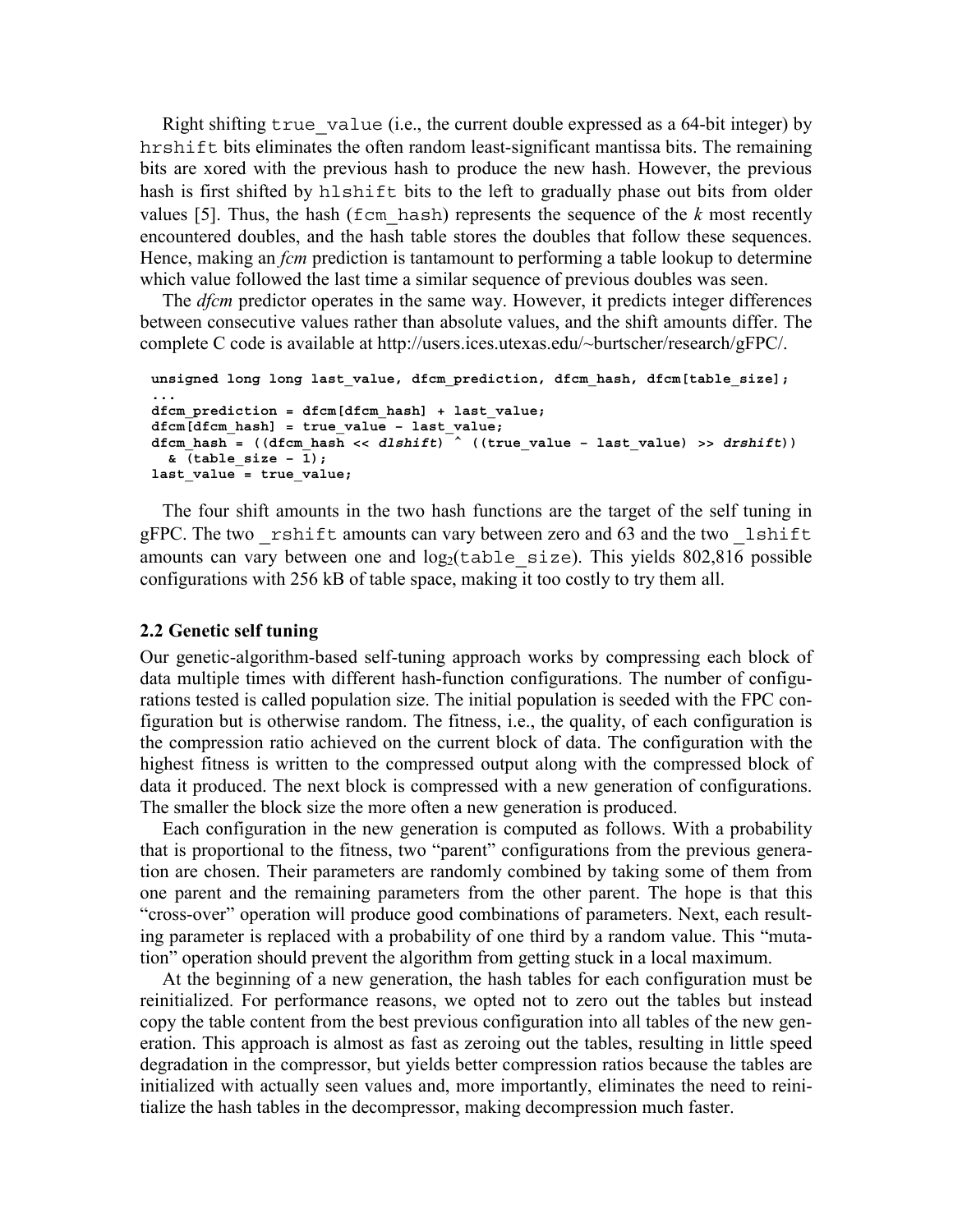## **3. Related work**

Prior art that applies a genetic algorithm (GA) to data compression can be divided into two categories. In the first category, a genetic system evolves a program that outputs an approximation of the original uncompressed data. The system achieves compression if the evolved program's size is less than the size of the original data. Koza [6] was the first to apply this approach to data compression by lossily compressing a small bitmap. He coined the term programmatic compression to describe the approach. Nordin and Banzhaf [7] employed this scheme to compress image and sound data that are representative of real-world workloads. Krantz et al. [8] followed up on Nordin's work but targeted video data. These approaches are also lossy. Fukunaga and Stechert [9] used programmatic compression to evolve predictive coding compression algorithms to losslessly compress images. Salami et al. [10, 11, 12] developed a hardware approach to evolve similar predictive algorithms for image compression. The proposed hardware is capable of both lossy and lossless compression. The latter is achieved by removing the quantization process. Realizing that evolving a good compression program is both difficult and computationally expensive, Parent and Nowe [13] proposed to evolve a preprocessor instead. The output of the preprocessor is the input to a compressor. Decompression follows this twostage process in reverse order.

Our work belongs to the second category, where a set of parameters related to the compression program is evolved instead of the whole compressor. The goal is to discover the optimal set of parameters to enhance the performance of the compressor. Klappenecker and May [14] improved upon conventional wavelet compression schemes by finding optimal parameters to minimize rate-distortion while maintaining compression ratios that are competitive with conventional schemes. Feiel and Ramakrishnan [15] employed a GA in the vector quantization process to optimize their color image compression system. Suman et al. [16] found a set of mappings, called fractal codes, through a GA for use in their fractal-based image compressor. Oroumchian et al. [17] developed a scheme to compress Unicode Persian text by constructing a dictionary using a GA to find the optimal set of *n*-grams for substitution. Intel patented a method [18] to compress microcode using a GA-based approach to find optimal representations of microcode in bit strings. Kattan and Poli [19] divided a file into smaller blocks and used a GA to find an optimal compressor for each block from a set of candidate compressors. All of this prior art uses GAs to optimize parameters off-line, which is a slow process. In contrast, we propose an on-line approach, which is not only much faster but can also result in higher compression ratios because the compressor is able to dynamically adapt to changes in the input data.

## **4. Evaluation methodology**

#### **4.1 System and compiler**

We evaluated gFPC on an Intel Nehalem and an AMD Opteron system. The throughput results are somewhat lower on the Opteron, but the trends and relative performance are the same. Hence, we only present results for the Nehalem in this paper.

The Nehalem system is a Sun Fire X2270 64-bit Server running Ubuntu Linux version 8.06. It has 24 GB of memory and two quad-core 2.93 GHz Intel Xeon 5570 processors. We only use one thread on one core on an otherwise idle system. Each core has two 32 kB L1 caches and a unified 256 kB L2 cache. Each processor has an 8 MB L3 cache. We use the gcc compiler version 4.2.4 with the "-O3 -march=nocona -static -std=c99" flags.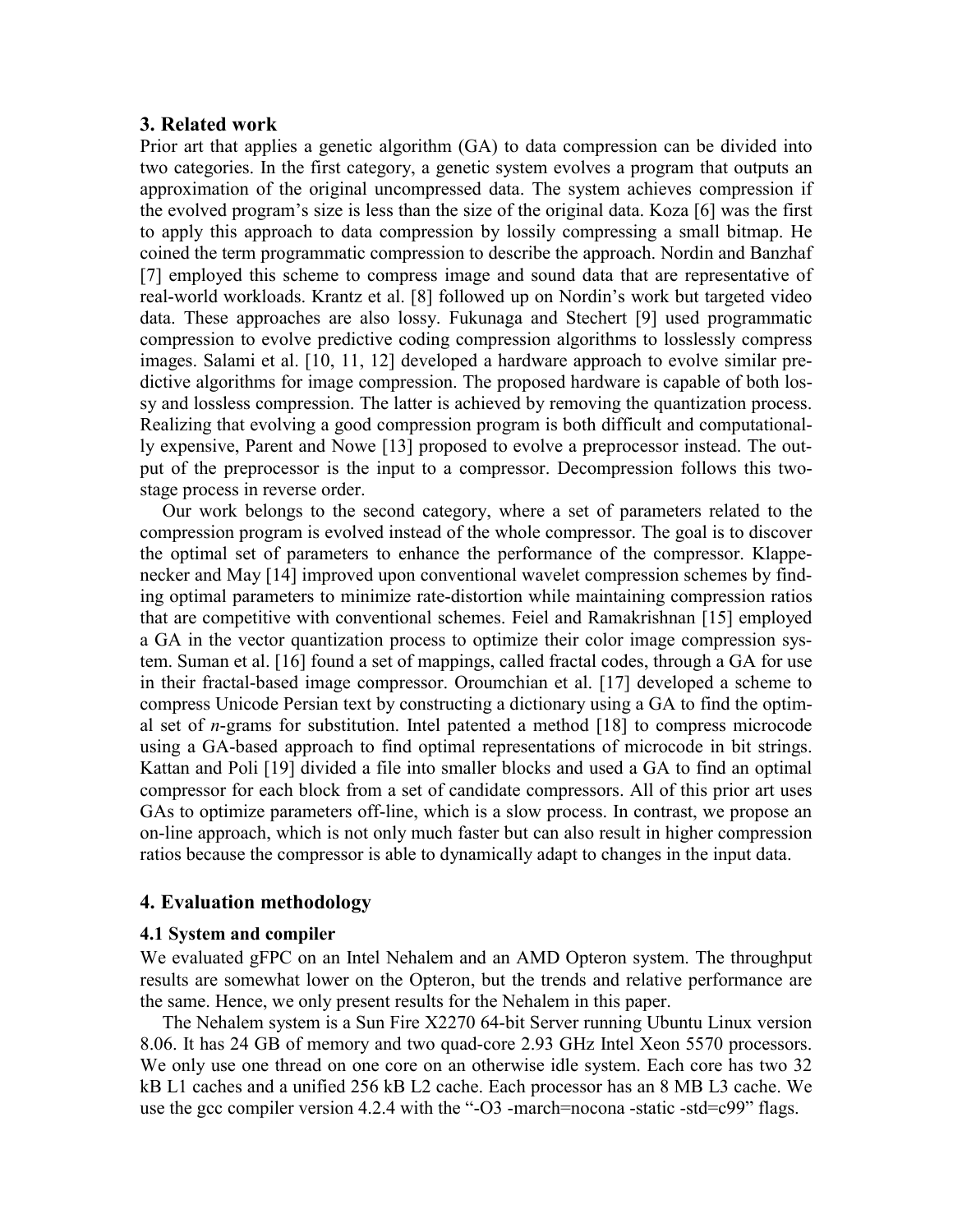### **4.2 Measurements**

All timing measurements refer to the elapsed time reported by the UNIX shell command *time*. Each experiment was conducted four times in a row and the median running time of the last three runs is reported. This approach minimizes the overhead due to hard disk operations because, after the first run, the compressors' inputs are cached in main memory by the operating system. The output is written to /dev/null, i.e., it is consumed but ignored. All averages reported in this paper refer to the harmonic mean.

## **4.3 Datasets**

We use thirteen real-world scientific datasets from multiple domains for our evaluation. Each dataset consists of a binary sequence of IEEE 754 double-precision floating-point values. Table 1 summarizes information about the datasets. The first two data columns list the size in megabytes and in millions of double-precision floating-point values. The middle column shows the percentage of values in each dataset that are unique, that is, appear exactly once. The fourth column displays the first-order entropy of the values in bits. The last column expresses the randomness of the datasets in percent, i.e., it reflects how close the first-order entropy is to that of a random dataset with the same number of unique values. More information about these datasets can be found elsewhere [2].

|                               |         | size                   | doubles | unique values | 1st order      | randomness |
|-------------------------------|---------|------------------------|---------|---------------|----------------|------------|
|                               |         | (megabytes) (millions) |         | (percent)     | entropy (bits) | (percent)  |
| MPI messages                  | bt      | 254.0                  | 33.30   | 92.9          | 23.67          | 95.1       |
|                               | lu      | 185.1                  | 24.26   | 99.2          | 24.47          | 99.8       |
|                               | sp      | 276.7                  | 36.26   | 98.9          | 25.03          | 99.7       |
|                               | sppm    | 266.1                  | 34.87   | 10.2          | 11.24          | 51.6       |
|                               | sweep3d | 119.9                  | 15.72   | 89.8          | 23.41          | 98.6       |
| simulations<br><b>numeric</b> | brain   | 135.3                  | 17.73   | 94.9          | 23.97          | 99.9       |
|                               | comet   | 102.4                  | 13.42   | 88.9          | 22.04          | 93.8       |
|                               | control | 152.1                  | 19.94   | 98.5          | 24.14          | 99.6       |
|                               | plasma  | 33.5                   | 4.39    | 0.3           | 13.65          | 99.4       |
| observation<br>data           | error   | 59.3                   | 7.77    | 18.0          | 17.80          | 87.2       |
|                               | linfo   | 18.1                   | 2.37    | 23.9          | 18.07          | 94.5       |
|                               | spitzer | 189.0                  | 24.77   | 5.7           | 17.36          | 85.0       |
|                               | temp    | 38.1                   | 4.99    | 100.0         | 22.25          | 100.0      |

**Table 1: Statistical information about the datasets.** 

# **5. Results**

# **5.1 Population size**

This section investigates how the population size affects the achievable compression ratio of gFPC. Because the compression speed is proportional to the population size, we want to identify the smallest size that yields good results. Figure 2 shows the harmonic-mean compression ratio over the thirteen datasets for a small, middle, and large predictor size and a population size of one through twenty. We chose 8 kilobytes, 256 kilobytes, and 8 megabytes for the predictor size because these sizes fit in many current systems' L1, L2, and L3 caches, respectively. Note that, with a population size of one, self tuning is disabled and gFPC defaults to FPC's configuration.

The results reveal that a population size between two and four is sufficient to reap almost the full benefit of self tuning for the three predictor sizes we tested. In all three cases, a population size of four yields a harmonic-mean compression ratio within half a per-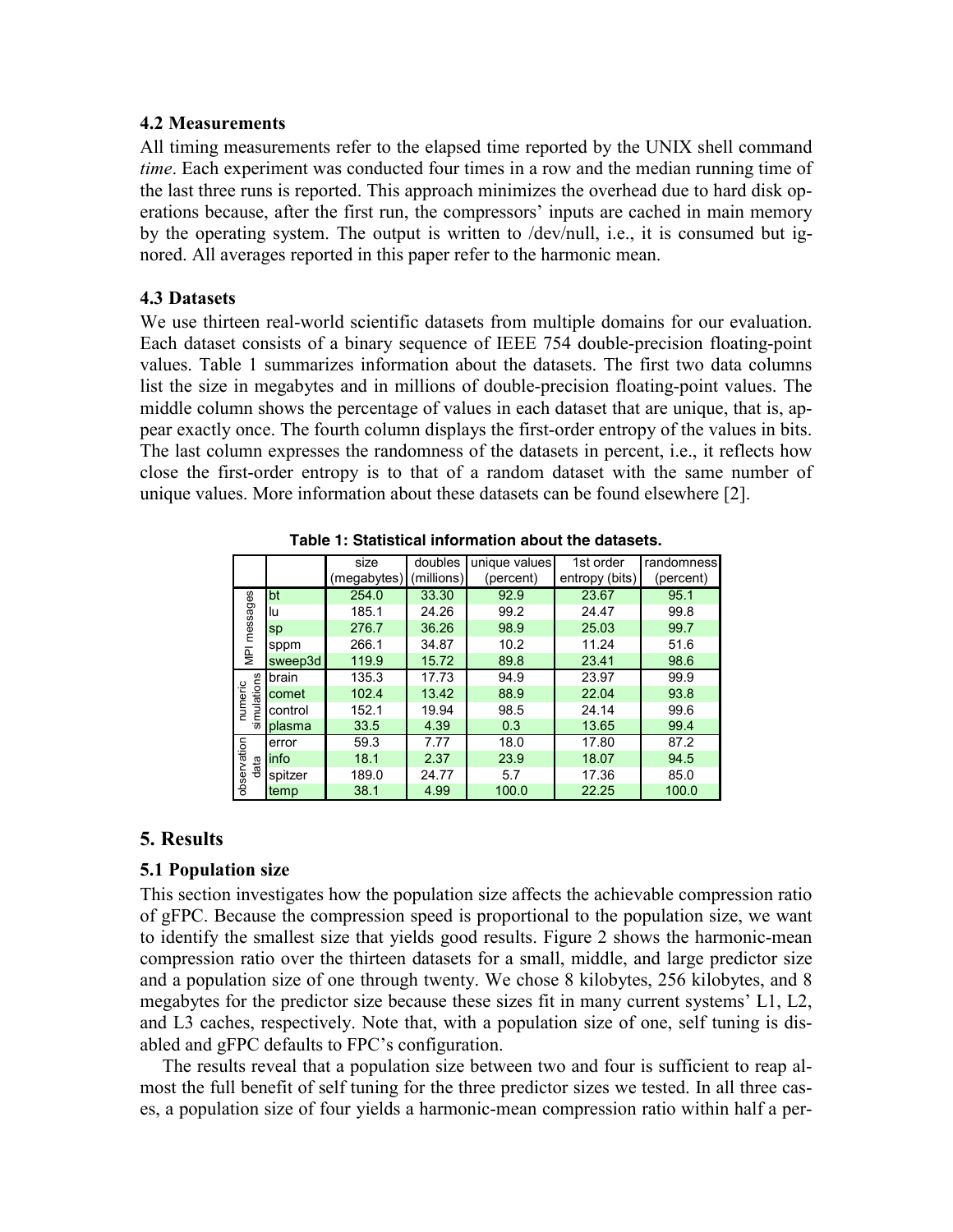cent of the maximum for that predictor size. Hence, we will use this population size in the rest of the paper.



**Figure 2: gFPC's harmonic-mean compression ratio for different population sizes.** 

## **5.2 Block size**

This section studies the influence of the block size on the compression ratio of gFPC. The block size determines how many data values are compressed before the genetic algorithm updates the configuration. Larger block sizes reduce warm-up inefficiencies in the predictors but also reduce the number of reconfigurations. Because the former increases and the latter decreases the compression ratio, we expect medium-sized blocks to be a good trade-off. Figure 3 shows the harmonic-mean compression ratio over the thirteen datasets for the small, middle, and large predictor size and block sizes of four kilobytes through 256 megabytes in powers of two.



**Figure 3: gFPC's harmonic-mean compression ratio for different block sizes.** 

The results confirm that the compression ratio indeed peaks for medium sized blocks. The peak is more pronounced for larger predictors, i.e., they depend more on the block size for good performance because of the aforementioned warm-up effect, which lasts longer with larger predictor sizes. The peak for the smallest predictor is at 64 kilobytes, for the middle predictor it is at 512 kilobytes, and for the largest predictor it is at one megabyte. However, all three predictors perform within 0.15% of their maximum for a block size of 512 kilobytes. Hence, we use this block size in the rest of the paper. Larger block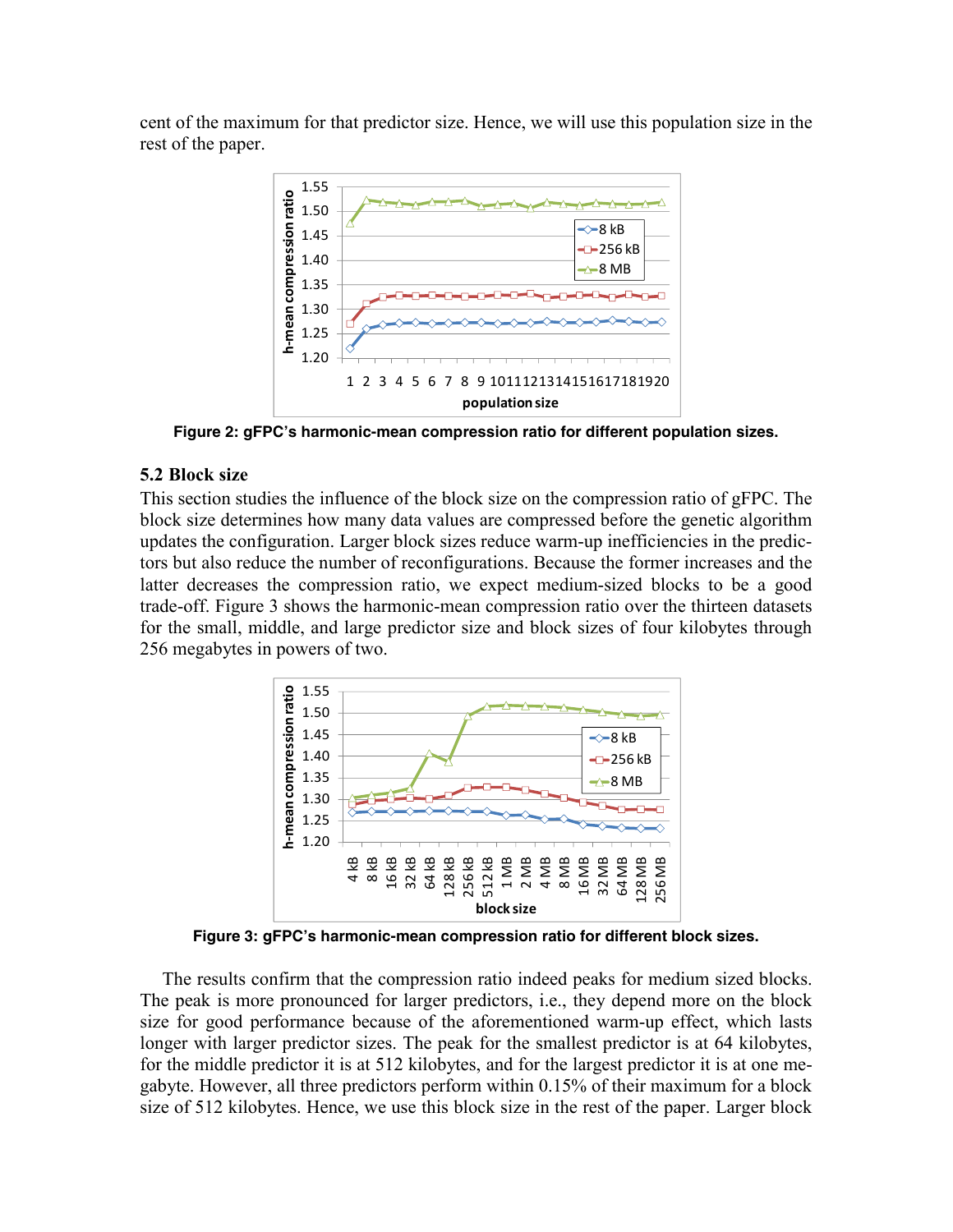sizes can hurt the performance by up to four percent in the range we investigated. Smaller block sizes are bad for large predictor sizes and hurt the compression ratio by up to 14%. Thus, it is more important to avoid block sizes below the optimum than block sizes above the optimum, especially for large predictors.

#### **5.3 Compression ratio comparison**

This section compares the compression ratio of gFPC with that of FPC, which utilizes a fixed hash-function configuration for all inputs and predictor sizes, and two enhanced versions of FPC. The first enhanced version, FPC<sub>size</sub>, uses a different configuration for each predictor size. The second enhanced version, FPC<sub>all</sub>, uses a different configuration for each predictor size and each input. The configurations of both enhanced versions were optimized using a conventional, off-line genetic algorithm combined with a local search.

The off-line genetic algorithm was run with a population size of sixteen and a random initial population until the compression ratio did not improve for twenty generations in a row, at which point the algorithm switched to the local search. The local search then exhaustively tried all 81 combinations of adding one, zero, and minus one to each of the four configuration parameters to determine whether the genetic algorithm had found a local maximum. If not, the best configuration identified by the local search was fed back to the genetic algorithm. This procedure repeated until a local maximum was found. We used this approach to determine the  $FPC_{size}$  and  $FPC_{all}$  configurations that maximize<sup>1</sup> the harmonic-mean compression ratio over the thirteen inputs. Figure 4 presents the results.



**Figure 4: Harmonic-mean compression ratio for different predictor sizes of gFPC and FPC as well as two idealized versions of FPC.** 

gFPC outperforms FPC by four to five percent except on the two largest predictor sizes, where the compression ratio is 2.6% higher. These performance differences are substantial given that the datasets are only compressed by 22% to 51%.

Comparing FPC with FPC<sub>size</sub>, we find the empirically obtained configuration for FPC to be close to optimal for 512-kilobyte and higher predictor sizes. For predictor sizes below 256 kilobytes, FPC misses about four percentage points in compression ratio.

gFPC outperforms  $FPC_{size}$ , especially for larger predictor sizes, because  $FPC_{size}$  uses the same configuration for all inputs whereas gFPC individually tunes itself for each in-

 $\overline{a}$ 

<sup>&</sup>lt;sup>1</sup> The result is not guaranteed to be optimal but is assumed to be at least close.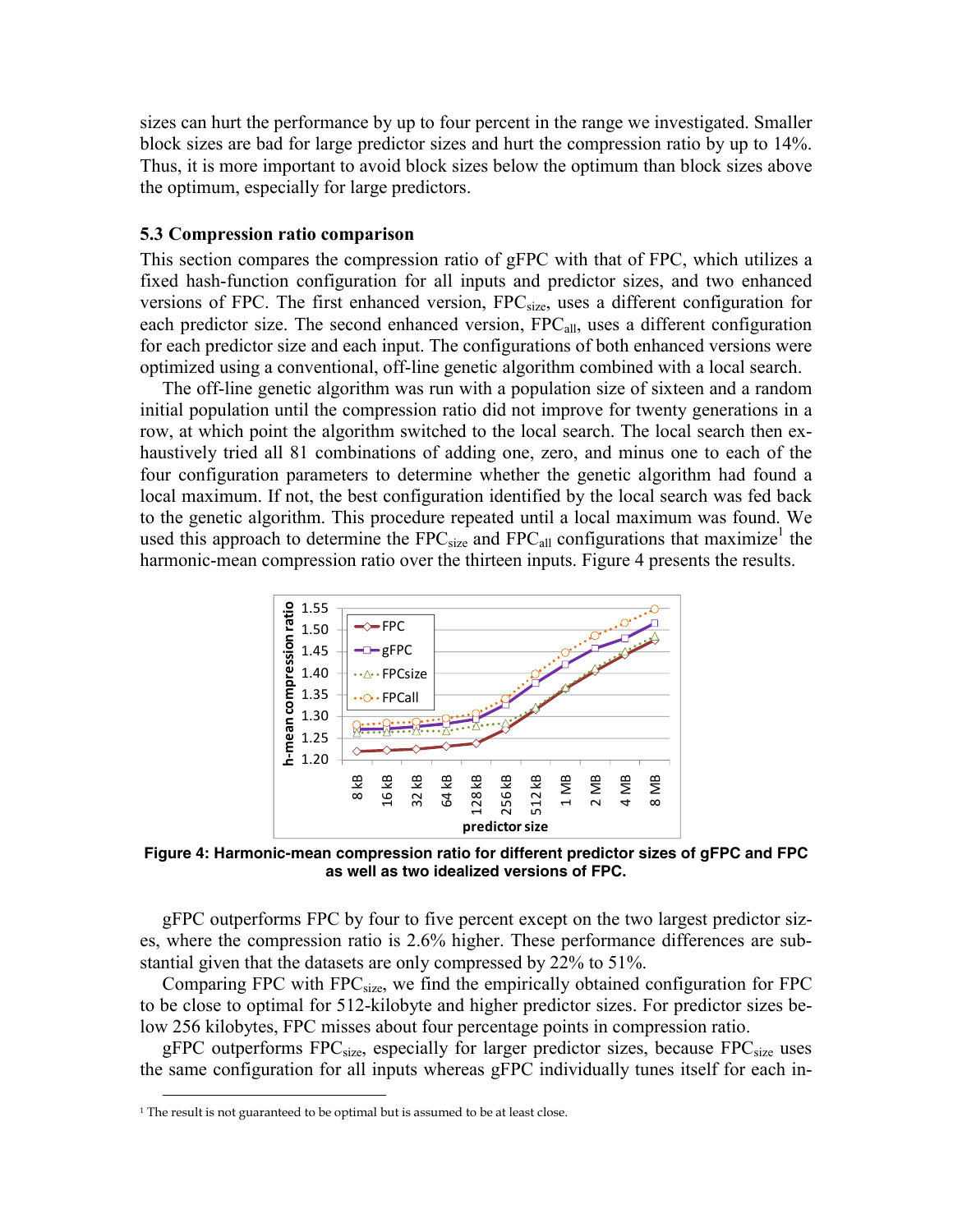put. gFPC does not reach the harmonic-mean compression ratio of  $FPC<sub>all</sub>$ , though, because it uses earlier input data to generate configurations for compressing later data, which can result in suboptimal configurations. Nevertheless, it is possible for gFPC to exceed the performance of  $FPC_{all}$  because  $FPC_{all}$  uses the same configuration for the entire input whereas gFPC can change its configuration during compression. Accordingly, gFPC delivers up to  $0.6\%$  higher compression ratios than FPC $_{all}$  on some of our datasets, but on average FPC<sub>all</sub> compresses more. However, gFPC performs the equivalent of four dataset compressions per run whereas  $FPC<sub>all</sub>$ 's off-line genetic algorithm and local search require an average of 1,267 compressions, meaning that gFPC is 317 times faster.

# **5.4 Self-tuning benefit**

This section studies the increase in compression ratio due to self tuning on individual datasets, i.e., the difference between gFPC and FPC. The results are shown in Figure 5.



**Figure 5: gFPC's improvement in compression ratio relative to FPC for each dataset. The**  *num\_plasma* **results for 512 kB, 2 MB, and 8 MB predictor sizes are 1.42, 1.72, and 1.28.** 

gFPC's tuned configurations perform between two and six percent better than FPC's for the majority of the datasets. Two datasets, *sppm* and *sweep3d*, perform worse on large predictors. Four datasets, *sweep3d*, *plasma*, *error*, and *info*, obtain a more than a ten percent improvement in compression ratio for at least one of the investigated predictor sizes. On *plasma*, gFPC delivers an up to 72% higher compression ratio than FPC does. These numbers demonstrate that self tuning can substantially boost the compression ratio. Note that FPC's configuration was optimized for these datasets. Hence, we expect the selftuning benefit to be even greater on other datasets.

# **5.5 gFPC throughput**

This section investigates the compression and decompression speed of gFPC with the standard population size of four, gFPC with a population size of one, and FPC. Figure 6 presents the results. With a population size of one, gFPC uses the same fixed hashfunction configuration as FPC and does not perform any self tuning.

gFPC compresses about four times more slowly with a population size of four (gFPC $_4$ ) than with a population size of one  $(gFPC_1)$  due to the linear dependency between the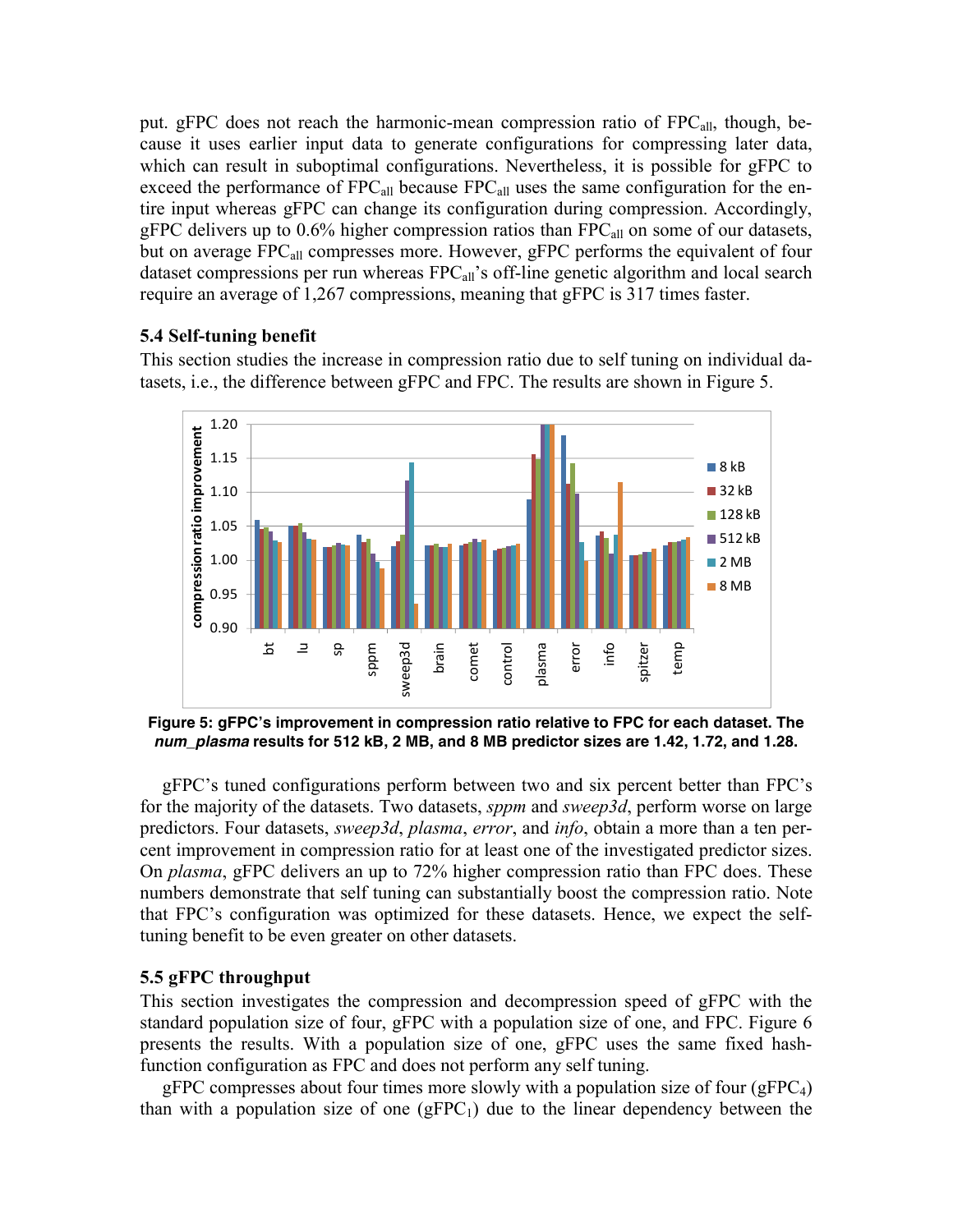compression speed and the population size. Decompression reuses the configuration that was selected during compression and is therefore not directly affected by the population size. Yet, gFPC<sub>4</sub> decompresses faster than both gFPC<sub>1</sub> and FPC do. The reason for the better performance is the higher compression ratio that  $gFPC<sub>4</sub>$  attains, which means that fewer data have to be processed during decompression, making it faster.



**Figure 6: Harmonic-mean compression (left panel) and decompression (right panel)**  throughput of FPC and gFPC with a population size of one (gFPC<sub>1</sub>) and four (gFPC<sub>4</sub>).

 $gFPC<sub>1</sub>$  is faster than FPC at decompression for small predictor sizes and a little slower for large predictor sizes because gFPC is based on a new implementation that is optimized for x86 machines and small predictor sizes, which we believe to be the most common use case. In contrast, FPC's implementation is optimized for Itanium-based machines and larger predictor sizes.  $gFPC<sub>1</sub>$  is a little slower at compression than FPC because of the overhead due to the self-tuning machinery (which is useless for a population size of one but is still executed). Note that  $qFPC<sub>1</sub>'s$  and FPC's compression ratios are identical because they both use the same hash-function parameters.

gFPC compresses the datasets at almost one gigabit per second while running the selftuning algorithm with a population size of four and decompresses them at just over seven gigabits per second. The reported performance is for a single thread and can possibly be improved significantly with a parallel implementation, as we have done with FPC [20].

## **6. Summary and conclusions**

This paper describes and evaluates gFPC, a self-tuning implementation of the FPC compression algorithm for double-precision floating-point data. The presented self-tuning approach is based on an on-line genetic algorithm that repeatedly optimizes and adapts four hash-function parameters to the data being compressed. The results show that self tuning generally improves the compression ratio, in some cases dramatically. The best block size, i.e., how quickly the algorithm should reconfigure the four parameters, correlates with the size of the hash table. A small population size is sufficient for good performance of the genetic algorithm, which is important because the compression speed decreases linearly with the population size. The decompression speed is not directly affected. gFPC compresses data at a throughput of almost one gigabit per second on a 2.93 GHz Xeon processor, demonstrating that our self-tuning algorithm can operate at a high speed.